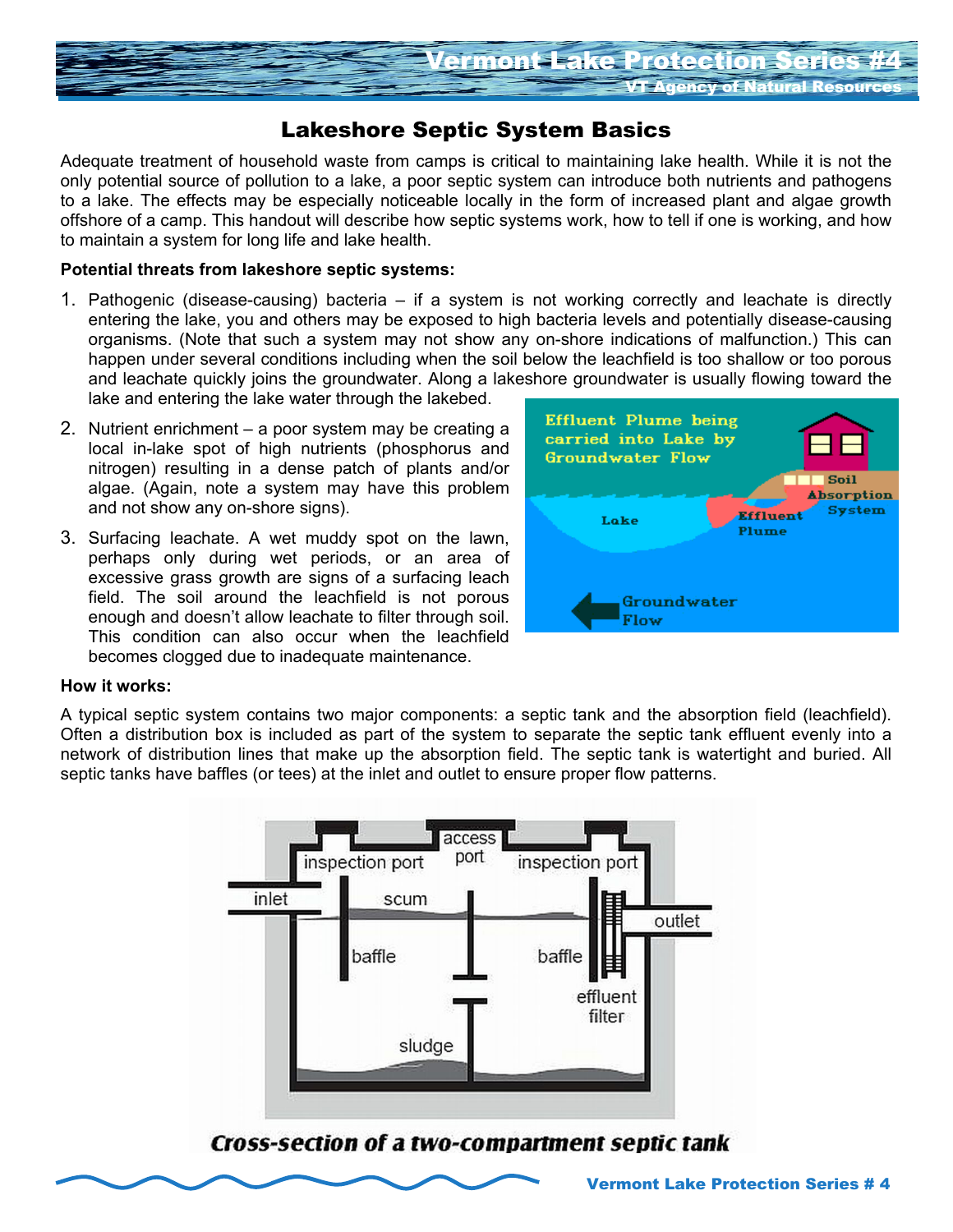Household septic tanks usually have a minimum 1000 gallon capacity. The size of the tank is determined by the number of bedrooms in the dwelling or the uses of the building. The primary purpose of the septic tank is to separate the solids from the liquids and to promote partial breakdown of contaminants by microorganisms naturally present in wastewater. The solids, known as sludge, collect on the bottom of the tank, while the scum (oils and greases) floats on the top of the liquid. The sludge and scum remain in the tank and need to be pumped out periodically.

Liquids pass out of the tank through an effluent filter, designed to prevent solids greater than 1/8 inch in diameter from getting into the leachfield. Keeping solids out of the absorption field not only prevents clogging, but also reduces potentially expensive repair or replacement costs and helps ensure the ability of the soil to effectively treat the septic tank effluent.



The effluent is passed on to the absorption field through a connecting pipe and a distribution box, which ensures the effluent is evenly distributed to the parallel pipes of the leachfield. The absorption field contains a series of perforated pipes that trickle out effluent into the surrounding trench. The trench is composed of gravel or crushed rock and provides surface area on which biological, chemical and physical breakdown material in the effluent occurs. After that, leachate enters the native soil and is further treated in the soil. An adequate depth of soil below the leachfield is required to ensure effective treatment before the liquids reach groundwater.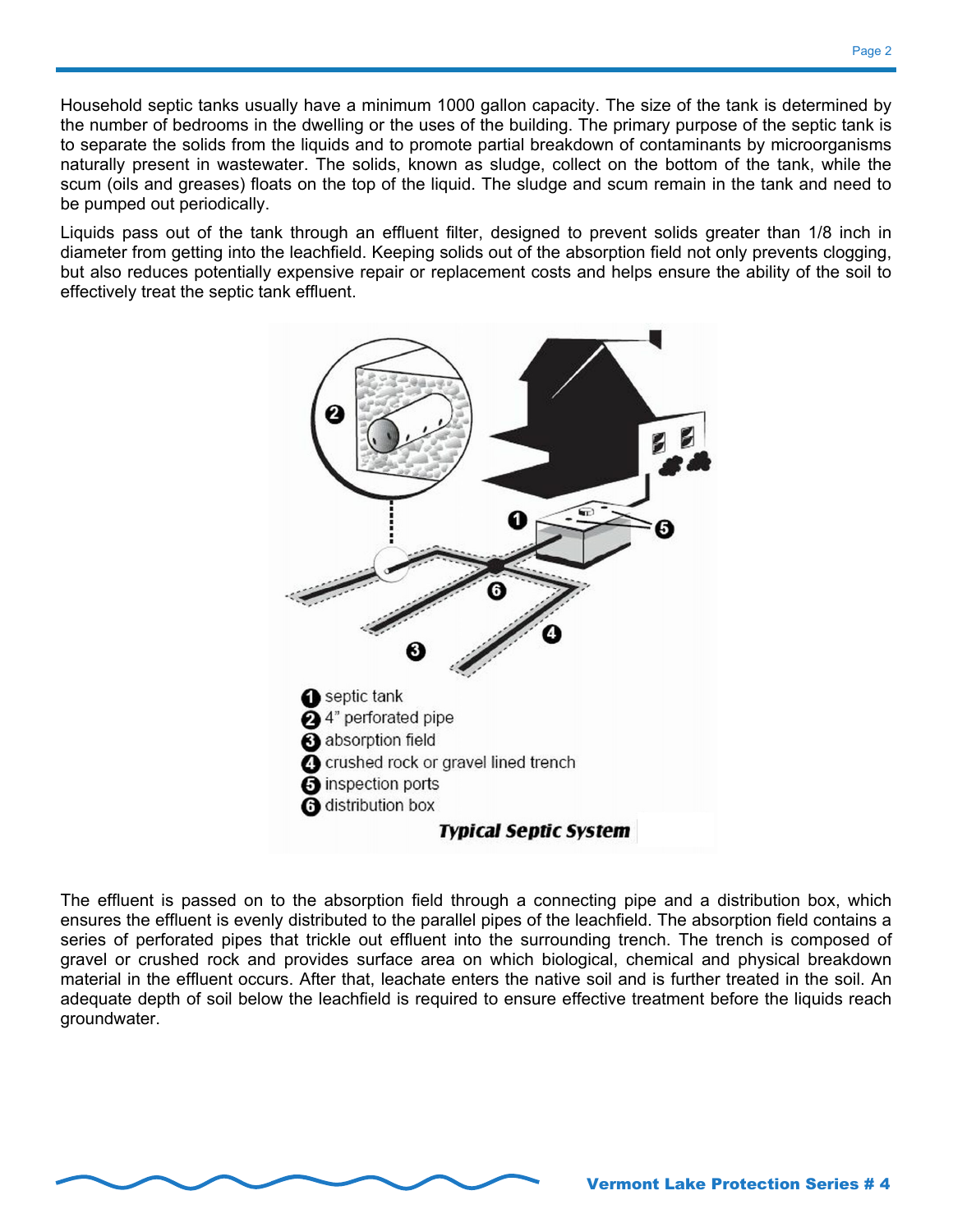## **Reasons a system may not be working well:**

- 1. You have an old "system" that does not meet current design or site standards and thus is not effectively treating the waste.
- 2. You have a system that has not been maintained (i.e. regular tank pumping). When solids and greases are not regularly pumped out of the septic tank, they eventually get into the leachfield and clog it, often causing surfacing.
- 3. Woody vegetation has been allowed to grow up in the leachfield area, thus disrupting the flow or cracking the leachfield pipes resulting in leaks.
- 4. The system has been misused through the introduction of excessive organic material (from garbage disposals), or through the disposal of chemicals that have killed the working bacteria of the system.
- 5. You used a septic tank additive that, while clearing out the tank, moved solids into the leachfield and clogged it.

The water usage of the camp has increased beyond the capacity of the septic system. Maybe the camp has been increased in size or converted to year-round use or maybe washing machines, dishwashers or a hot tub have been added, taxing an old system through excessive flows. If the flow into the septic tank exceeds its ability to settle solids and float greases, these materials get introduced to the leachfield and clog it.

## **Testing your septic system:**

- 1. Learn where it is and what kind of system you have. Have it inspected for proper function. Septic pumping companies are experts at locating systems! They will examine the condition of the interior baffles and inlet and outlet to determine it they are functioning well. Also, once you know the size of the tank, you will know the number of users the system is designed to handle.
- 2. Based on the location of the tank, the location of the leachfield can be estimated. Use this information to estimate whether or not there is adequate setback from the lake shoreline and elevation above groundwater. For instance if your leachfield is in an area where the ground surface is 1 ½ feet above the lake level, it is probably not possible to have the needed separation distance from the bottom of the leachfield and the groundwater. Request a copy of "*Adirondack Aquatic Institute Septic System Self Evaluation*" (from the Lakes and Ponds Section) that will lead you through an assessment of your septic system. This a no-cost way to determine the "risk factor" of a septic system and help you decide it if needs to be replaced.
- 3. Observe plant and algae growth offshore of your property. If you have noticeably more than your neighbors, it's possible your septic system is a factor. Note, however, that this can also be a sign of other nutrient sources such as lawn fertilizer, driveway runoff etc., or increased sunlight due to removal of shoreland trees.
- 4. Bacteria testing in the lake has a very limited ability to verify the proper working of your septic system. For instance, leachate may be surfacing in a discreet location and unless you test right there when flows are occurring you may get a low concentration. Testing your well water for bacteria is a good idea if the separation distance between septic system and well are not met.
- 5. Dye testing is somewhat more effective test, however, it will only catch the worst systems. It is possible for a septic system to be polluting the lake by slowing introducing nutrient-rich wastewater into groundwater and thus into the lake, and pass a dye test simply because it takes more than 48 hours for this occur. Most plumbers can supply you with dye tablets and instructions, however, be aware that a poor system may pass this test.

### **How to Take Care of a Septic System:**

1. Learn where your system is and sketch out its location with measured distances from stationary objects such as the corner of the camp. Keep records of maintenance and inspection activities, as well as the original design specs if you have it.